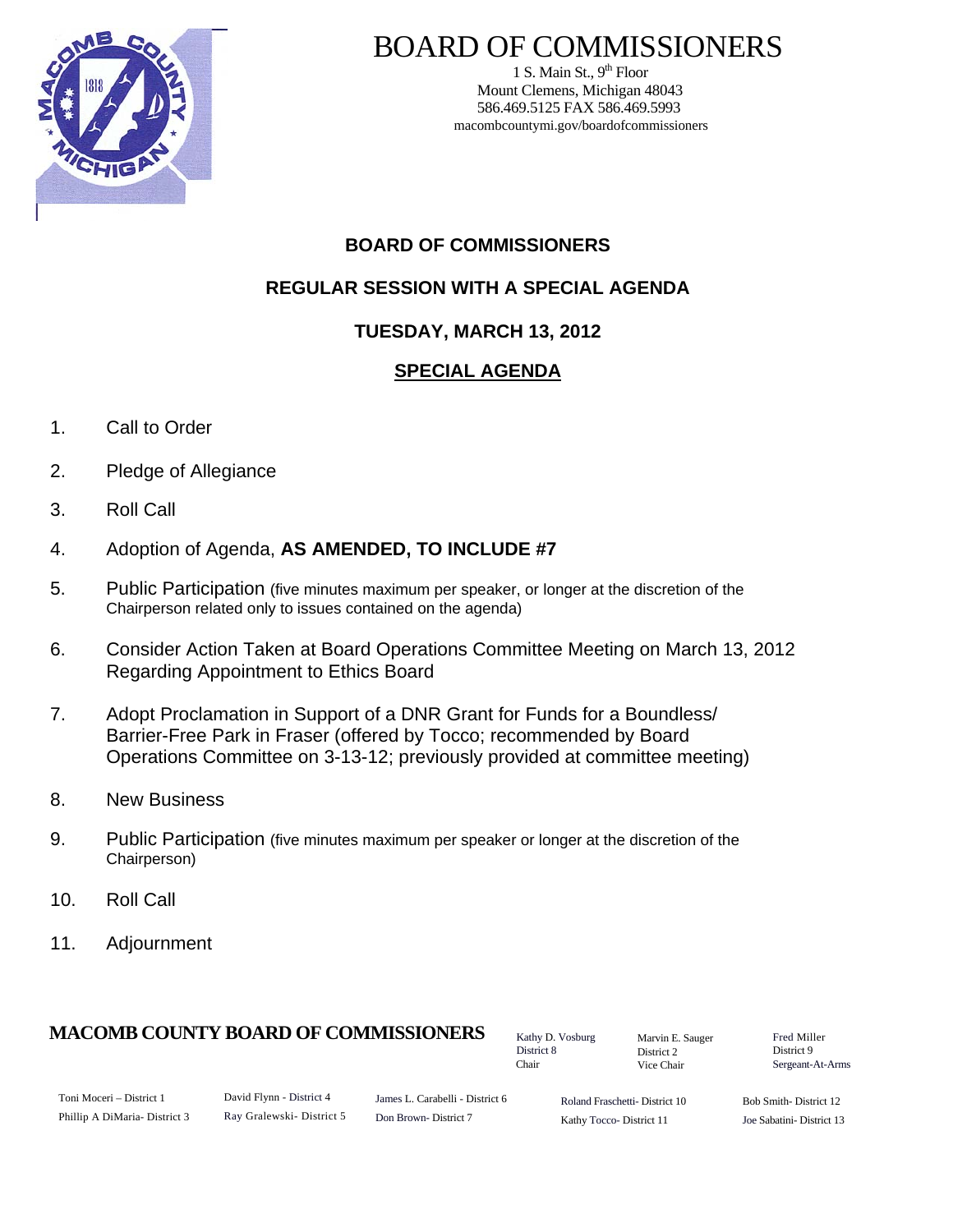

# BOARD OF COMMISSIONERS

1 S. Main St.,  $9<sup>th</sup>$  Floor Mount Clemens, Michigan 48043 586.469.5125 FAX 586.469.5993 macombcountymi.gov/boardofcommissioners

**March 13, 2012** 

## **TO: BOARD OF COMMISSIONERS**

**FROM: KATHY TOCCO, CHAIR BOARD OPERATIONS COMMITTEE** 

#### **RE: RECOMMENDATION FROM BOARD OPERATIONS COMMITTEE MEETING OF MARCH 13, 2012**

At a meeting of the Board Operations Committee, held Tuesday, March 13, 2012, the following recommendation was made and is being forwarded to the special Full Board meeting of March 13, 2012 for approval:

### **1. COMMITTEE RECOMMENDATION – MOTION (SEE ATTACHED)**

A MOTION WAS MADE BY VOSBURG, SUPPORTED BY CARABELLI, TO RECOMMEND THAT THE BOARD OF COMMISSIONERS APPROVE THE COUNTY EXECUTIVE'S APPOINTMENT OF KAREN SMITH TO THE ETHICS BOARD FOR THE TERM EXPIRING O2-O1-14; FURTHER, A COPY OF THIS BOARD OF COMMISSIONERS' ACTION IS DIRECTED TO BE DELIVERED FORTHWITH TO THE OFFICE OF THE COUNTY EXECUTIVE. **THE MOTION CARRIED. (ROLL CALL VOTE: YES- BROWN, DiMARIA, FRASCHETTI, GRALEWSKI, SABATINI, SAUGER, SMITH, VOSBURG AND CARABELLI; NO-FLYNN, MILLER, MOCERI AND TOCCO)** 

## **A MOTION TO ADOPT THE COMMITTEE REPORT WAS MADE BY CHAIR TOCCO, SUPPORTED BY VICE-CHAIR CARABELLI.**

**Distributed 3-13-12**

#### **MACOMB COUNTY BOARD OF COMMISSIONERS** Fathy D. Vosburg Martin E. Square Fred Miller

Kathy D. Vosburg District 8 Chair

Marvin E. Sauger District 2 Vice Chair

District 9 Sergeant-At-Arms

1

Toni Moceri – District 1 Phillip A DiMaria- District 3 David Flynn - District 4 Ray Gralewski- District 5

James L. Carabelli - District 6 Don Brown- District 7

Roland Fraschetti- District 10 Kathy Tocco- District 11

Bob Smith- District 12 Joe Sabatini- District 13